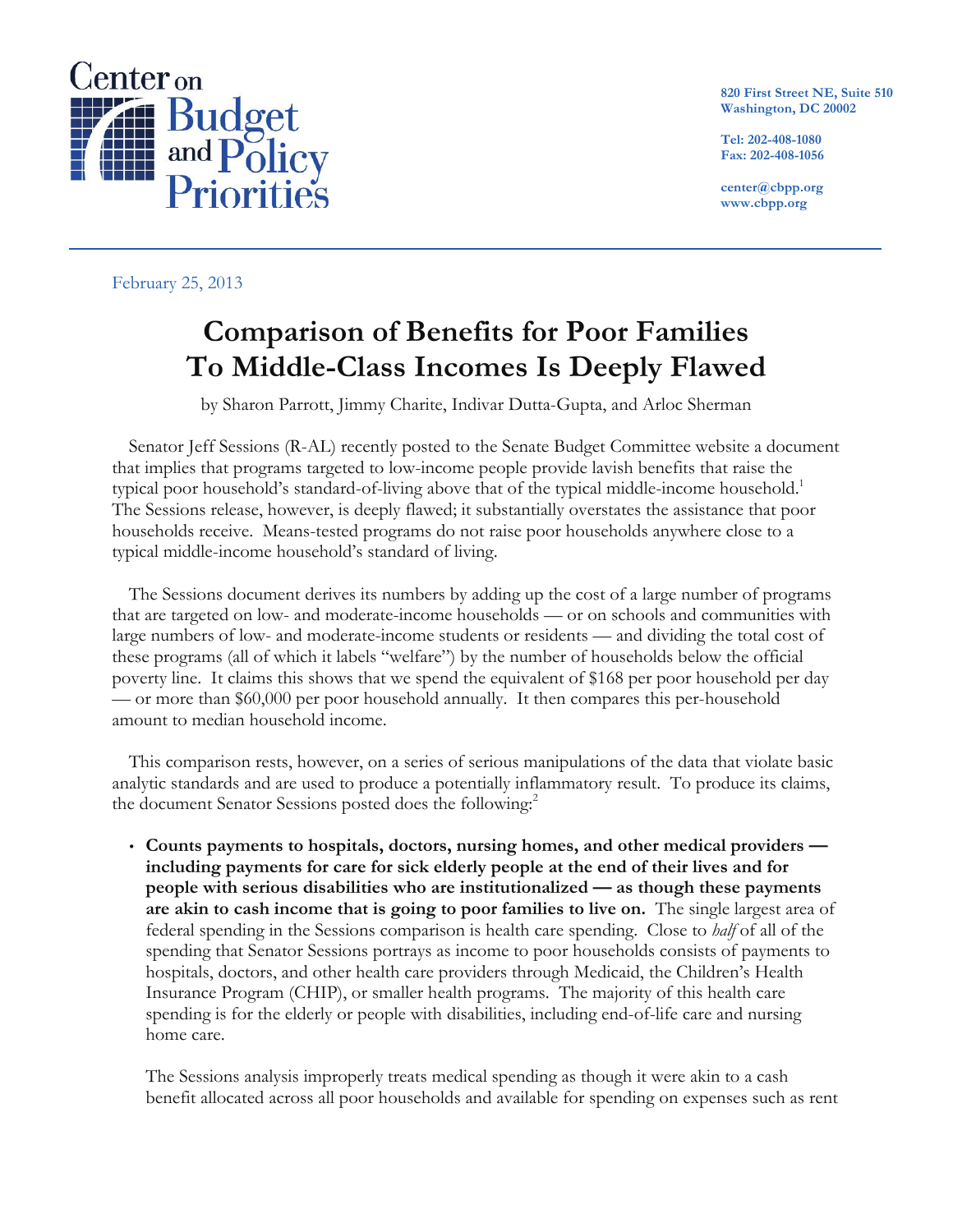and food. Expenditures for things like nursing home care or care in an intensive-care unit in a hospital is extremely expensive, but it does not represent benefits available to a typical lowincome household to live on.

Aggravating these problems, the Census data on the number of poor households in the United States — which Senator Sessions uses to come up with his figure of the amount spent per poor household — *does not include* people in nursing homes or other long-term care institutions. That is, while he includes spending on institutional care, those receiving it are not in the count of poor households. Moreover, much of Medicaid spending for long-term care is for people who were middle class for most of their lives but whose long-term care expenses now outstrip their savings. (Medicaid pays for about 40 percent of all long-term care spending in the United States.<sup>3</sup>) Thus, Senator Sessions counts tens of billions of dollars in long-term care expenditures for formerly middle-class people now living in nursing homes — people whom the Census Bureau does not count as poor — as though these expenditures are tantamount to income that goes to poor people and raises their standard of living. He uses these misclassified billions of dollars in expenditures to help portray poor households as getting more resources than middle-class families.

 **Counts, as spending on poor people, benefits and services that go to families and individuals who are** *above* **the poverty line.** As noted, Senator Sessions divides the cost of a broad set of programs by the number of households with income below the official poverty line. Yet many of these programs, by design and for good reason, serve substantial numbers of low- and moderate-income Americans whose incomes are *above* the poverty line. For example, 65 percent of the lower-income working households receiving the Earned Income Tax Credit (EITC) in 2011 had incomes above the official poverty line. Many programs do not cut off benefits abruptly at the poverty line, for two reasons. First, many hard-pressed families and individuals modestly above the poverty line have significant needs; for example, an elderly widow living on only \$12,000 a year is *above* the poverty line. Second, abruptly cutting off benefits at the poverty line, rather than phasing them down gradually as income rises, would create large work disincentives.

Nevertheless, the Sessions analysis takes all means-tested assistance that goes to households above the poverty line and includes it in the spending total that it divides by the number of people *below* the poverty line, thereby further inflating the supposed amount per poor household.

 **Counts the value of health coverage for low-income households but** *not* **for middleincome households.** Finally, when the Sessions analysis compares its figure for the benefits that poor households receive to median household income, it ignores the employer-provided benefits — most notably, employer-sponsored health insurance — that many middle-income households receive. Senator Sessions thus *counts* the value of the main source of health care coverage for low-income people, while *excluding* the value of employer-provided health care for middle-income workers.

Census data paint a very different picture. The Census Bureau's Supplemental Poverty Measure (SPM) — which counts non-cash and tax-based benefits as income, including the Supplemental Nutrition Assistance Program (SNAP, formerly Food Stamps), refundable tax credits, housing subsidies and the like, but not medical care — shows that: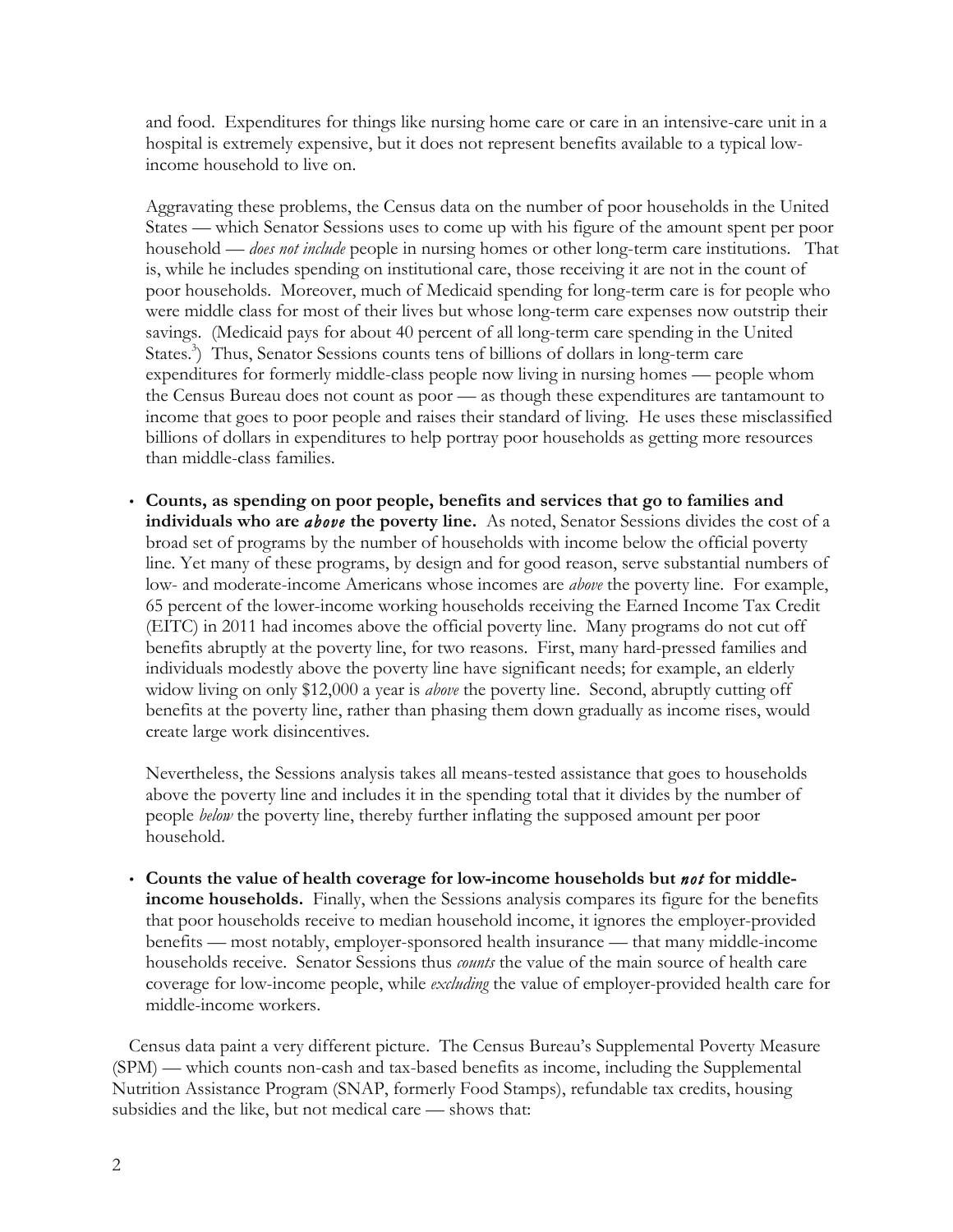- In 2011, the typical person in a family whose income was below the poverty line *before* meanstested benefits are counted remained 12 percent below the poverty line *after* the means-tested benefits are counted. Moreover, the Supplemental Poverty Measure shows that even with these benefits, the typical poor person's standard of living is *57 percent below* that of the typical middleincome American. 4
- The SPM also shows that means-tested benefits lifted 20 million people out of poverty in 2011, but that the typical individual lifted out of poverty had income only 16 percent above the poverty line, far below the income level of the typical middle-class person. 5

We now examine these problems with the Sessions document in more detail.

## Treatment of Health Care

A very large share of means-tested health spending is for seniors and people with disabilities. Although they made up only 25 percent of Medicaid and CHIP beneficiaries in  $2009$ ,  $60$  fully 66 percent of Medicaid spending went for care for these groups. Providing care to a frail elderly person or a person with a disability costs much more than the typical cost of care for a child or a workingage parent.<sup>7</sup>

Long-term care alone constitutes 28 percent of all Medicaid costs<sup>8</sup> — and a larger share of Medicaid costs for seniors and people with disabilities. A substantial share of Medicaid spending on long-term care is for seniors who had middle-class incomes for much of their working lives but whose long-term care needs now exceed their ability to pay for that care. In 2010, private nursing home care averaged \$83,585 per year, assisted living facility costs averaged \$39,516 per year, and home health aide services averaged \$21 per hour. In 2009, the average long-term care cost for a Medicaid beneficiary receiving such care was \$34,579, a figure sure to be somewhat higher today.<sup>9</sup>

By including the costs of such care in the calculation of the average spending per poor household, the Sessions analysis creates a misleading impression that typical low-income families and children receive extravagant benefits. Providing a frail senior with nursing home care does not mean that the typical low-income family with children is receiving huge amounts of benefits that give it a high standard of living.

Aggravating this problem, while the Sessions piece includes the cost of health benefits targeted on lower-income individuals, it fails to take into account the value of employer-provided health care coverage. Many middle-income households receive employer-provided coverage with a sizable contribution from the employer toward the cost of that coverage. Sessions ignores this in the figure he uses for "median household income."

We strongly caution, however, against including health benefits in a comparison that purports to describe the income available to families (at any income level) to meet their basic expenses; it is more useful to consider the income available for expenses such as food and housing and to consider separately whether a family has affordable health insurance. Trying to convert the worth of health insurance to "income" produces very odd results, in part because the amount of health care that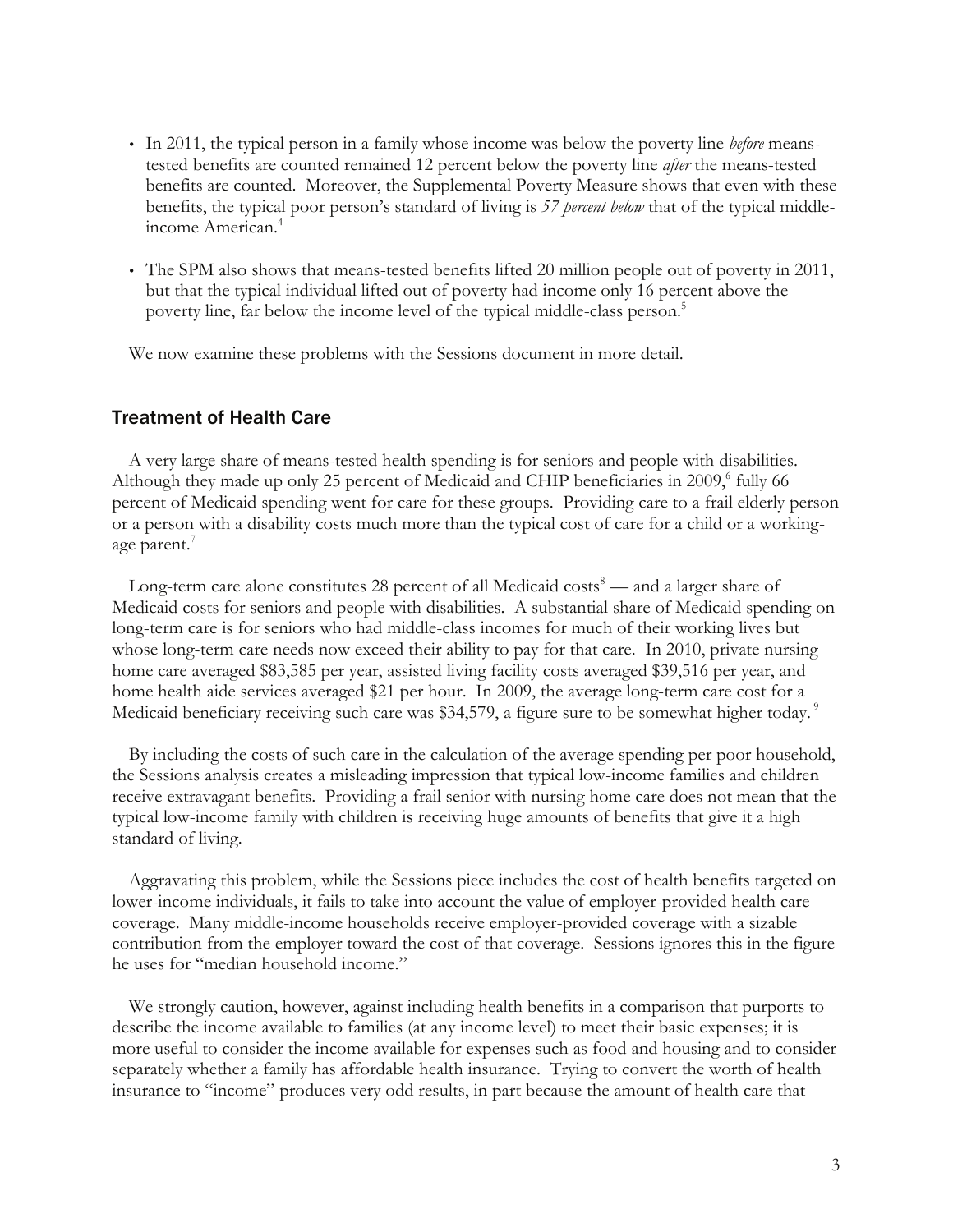individuals consume varies very widely, and higher consumption often reflects poorer health status, not greater affluence.

Older people, people with disabilities, and people with serious illnesses incur far higher health care costs than do healthy individuals, but that doesn't make them "higher income" or give them a higher standard of living than healthier households have. Similarly, a low-income family with a child who has a serious disability is not "well off" because Medicaid covers the child's sizable health care costs. A middle-income household with a member fighting cancer doesn't suddenly become "high income" when the family's insurance covers costly cancer treatments.

Health care programs represent 46 percent of all federal means-tested spending that the Sessions analysis counts. Had the analysis appropriately excluded health care spending from both sides of its comparison, rather than counting it for poor households while ignoring it for middle-class households, its figure for the amount of means-tested expenditures made on behalf of the average poor household would shrink nearly in half.<sup>10</sup> The figure shrinks further if corrections are made to address the other serious deficiencies we identify here.

### By Design, Income-Targeted Programs Are Not Limited to People in Poverty

The Sessions analysis ignores the fact that many of the individuals and families whom low-income programs serve have incomes somewhat above the poverty line.<sup>11</sup> It treats all of the benefits that go to households with annual incomes *above* the poverty line as though they were expenditures made on behalf of households with incomes *below* the poverty line, substantially inflating the figures on the amount of benefits provided per poor household.

Census data show that in 2011, a majority of families in which someone received at least one of the major means-tested benefits that the Sessions analysis counts had annual cash income above the official poverty line. (For this analysis, we considered Temporary Assistance for Needy Families [TANF], SNAP, refundable tax credits, Medicaid, CHIP, Supplemental Security Income [SSI], housing assistance, energy assistance, WIC, and free or reduced-price school meals<sup>12</sup>.)

There are two main reasons why many non-poor families receive assistance. First, some programs have eligibility limits that exceed the poverty line, in recognition of the fact that many near-poor or other modest-income families and individuals have need for certain types of assistance. These eligibility limits also allow various benefits to phase out as income rises rather than to end abruptly at the poverty line, which would create a large work disincentive "cliff." For example, reduced-price school lunches are available to children up to 185 percent of the poverty line. The EITC phases out at 205 percent of the poverty line for a two-parent, two-child family in 2013. In many states, CHIP serves children from families with income up to 250 percent or 300 percent of the poverty line.<sup>13</sup> Pell Grants also serve an income range that extends significantly above the poverty line.

Second, some families receive assistance for part of the year when their incomes drop temporarily, such as when a parent loses a job or a marriage falls apart. Families often qualify for assistance for several months until they get back on their feet, and then cease to qualify for assistance. Many such families thus are poor during the months that they receive assistance, but have incomes for the calendar year as a whole that are above the poverty line.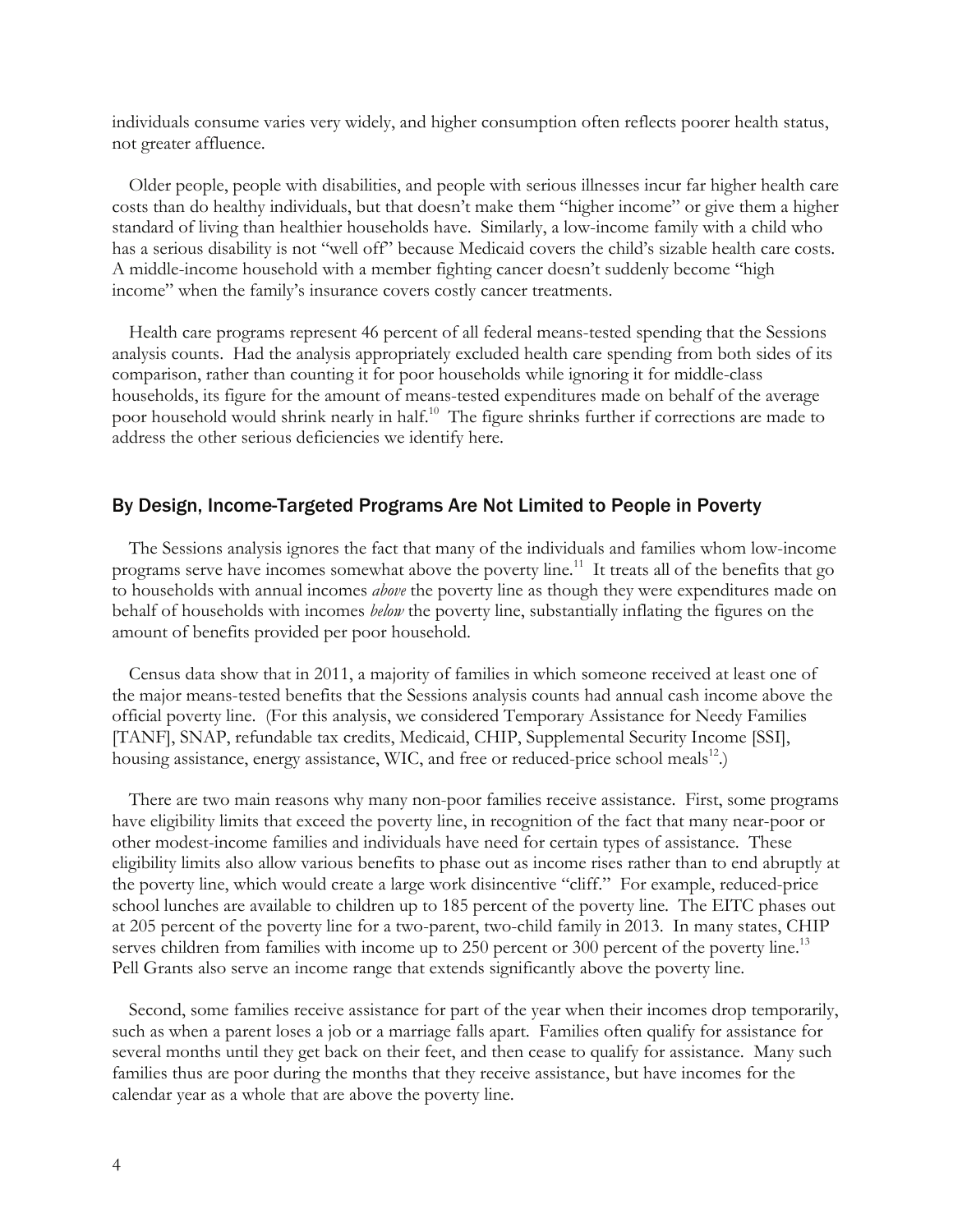

The Sessions analysis includes the benefits that all such families receive in the "numerator" of its fraction — that is, in its total dollar amount of means-tested benefit expenditures. But the Sessions piece fails to include these families in the "denominator" of its fraction — the number of poor households — because their annual income shows up in the Census data as being above the poverty line, and hence they are not considered "poor."

Congress has designed programs to provide various supports to families with annual incomes modestly above the poverty line for sound policy reasons.

- **The poverty line is low.** In 2012, the Census Bureau's official poverty measure considers an elderly widow to be poor if her income is below \$11,011. An elderly individual living on \$225 per week — \$11,700 a year — would not be considered poor. Similarly, under the official Census poverty definition, a single parent raising two children on \$18,500 in 2012 would not be considered poor.
- **Data show that many near-poor families face material hardship.** Census data include information on the extent to which households experience various types of hardship, including difficulty affording adequate food (what the Agriculture Department terms "food insecurity"); falling behind on rent or mortgage payments; having gas, oil, or electrical service cut off; or living in what the Department of Housing and Urban Development considers overcrowded conditions (more than one person per room; see Figure 1). In 2011, some 58 percent of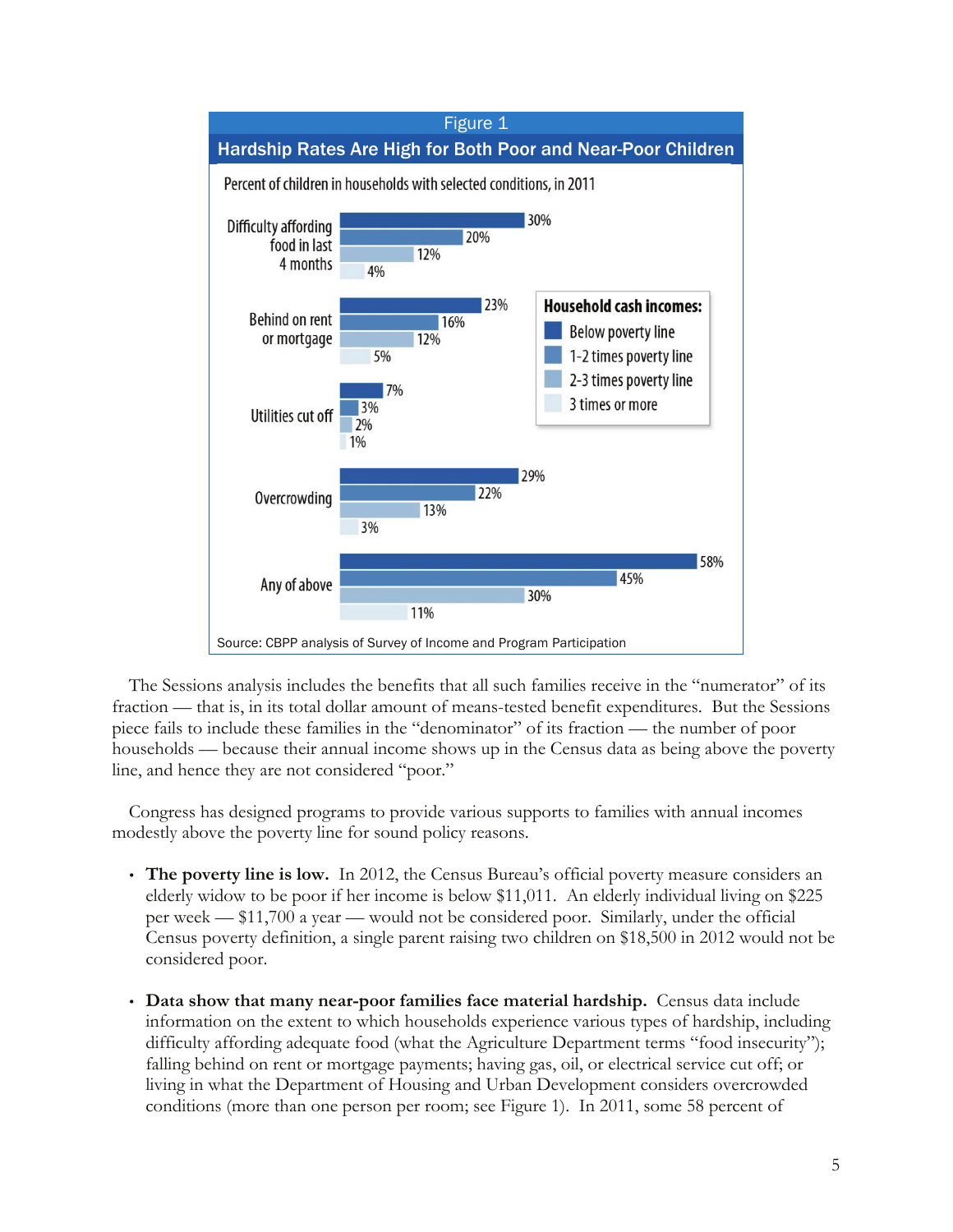children whose households had cash income below the poverty line lived in households that reported one or more such difficulties. But so did 45 percent of children in households with incomes between 100 percent and 200 percent of the poverty line, and 30 percent of children in households between two and three times the poverty line.<sup>14</sup> These data suggest that while hardships and economic need are highest for the poor, they remain fairly widespread among those modestly above the poverty line.

- **Benefits such as Pell Grants and child care assistance promote education and employment, and many families above the poverty line need such assistance to be able to send a student to college or pay for child care.** The costs of college tuition and child care are high, and without assistance, many near-poor families — not just people below the poverty line — would find them out of reach. A mother whose earnings place her modestly above the poverty line for a family of three and who is raising two children is unlikely to be able to afford \$7,600 for child care (the cost of full-time care for a 4 year old in the median state) or more than \$8,000 for college tuition.<sup>15</sup> Those expenses would come on top of the \$16,000 that the average household in the lowest income quintile spends on food, housing, clothing, and transportation.<sup>16</sup>
- **Assisting families with incomes modestly above the poverty line promotes work and helps working families make ends meet.** Over the past half-century, policymakers have determined on a bipartisan basis that to encourage work and help low-wage workers with children make ends meet, benefits should not stop abruptly at the poverty line. Experts often point out that reducing assistance too quickly as families gain a toehold in the labor market and begin to work can create significant disincentives to work more hours or seek a promotion and a pay raise.<sup>17</sup> That is a key reason why benefits such as SNAP phase out gradually as earnings rise and why the EITC *increases* as workers' earnings rise from very low levels.

Recent research has shown that the safety net as a whole has only small work disincentive effects and that some programs significantly increase work among poor adults. Numerous studies have found that the EITC increases the number of low-income parents who work.<sup>18</sup> While policymakers often point to the 1996 welfare law's creation of TANF as the primary reason for increased work among single mothers since the mid-1990s, the research literature indicates that the expansions of the EITC in the 1990s did as much (or more) than the welfare law to produce these gains (see Figure 2).<sup>19</sup> Research also shows that by boosting employment among single mothers, the EITC has produced large declines in the receipt of cash welfare assistance. 20

Finally, it should be noted that while the Sessions analysis includes the EITC (as well as the Child Tax Credit) as means-tested benefits, it fails to subtract out the payroll taxes that lowincome households pay. The EITC was designed in part to offset these taxes — the Sessions analysis ignores this and includes the full cost (of the refundable portion) of the EITC.

## Analysis Makes Flawed Comparison of Means-Tested Benefits to Median Income

By comparing spending on targeted benefits to median household income, the Sessions analysis may be read to imply that low-income families don't work and have no earnings or wages. That's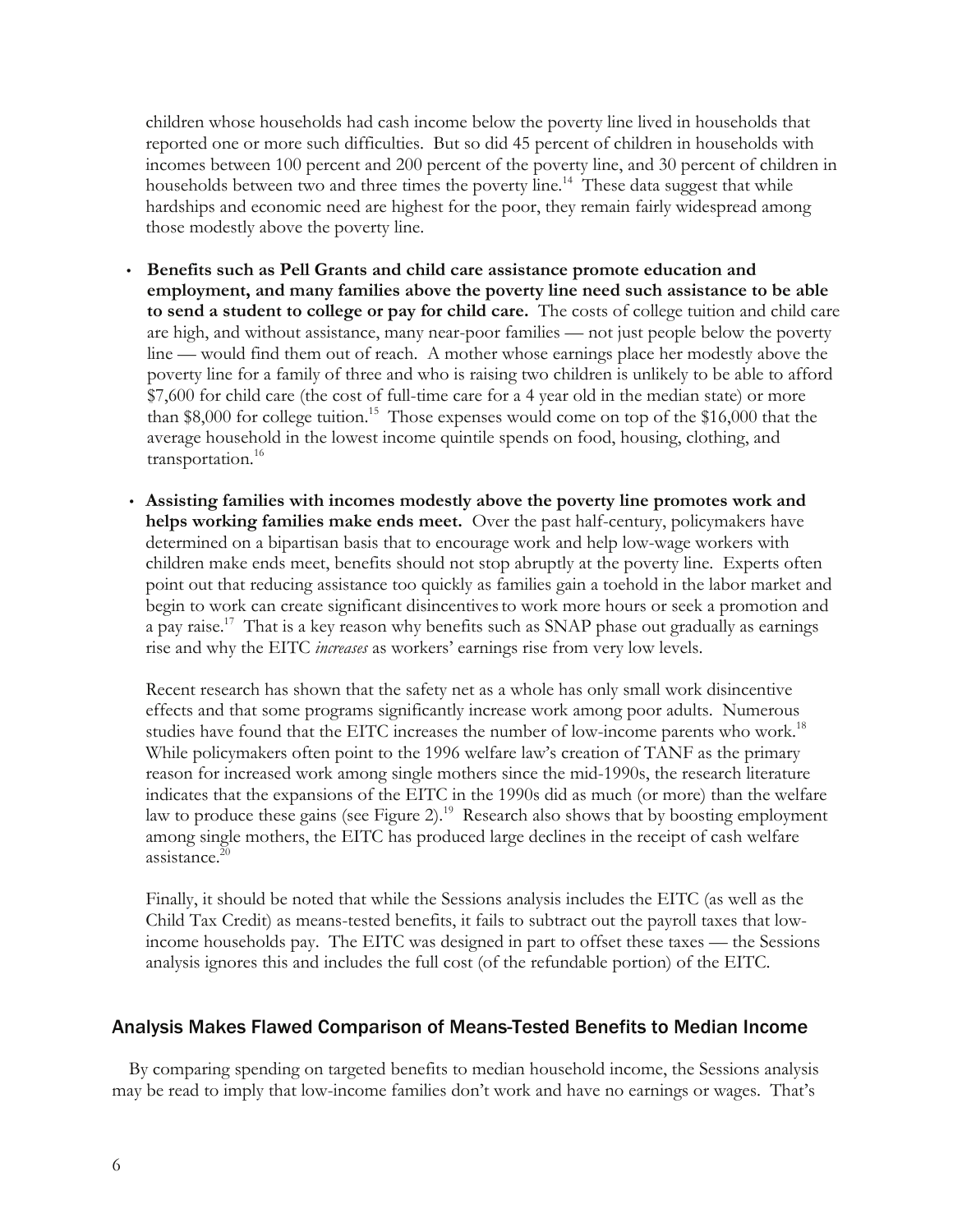not correct. In 2011, *80 percent* of households headed by someone below 200 percent of the official poverty line who wasn't elderly or disabled had earnings from work.<sup>21</sup>

Similarly, the comparison may be read to imply that middle-income families receive all of their income from earnings and don't receive benefits from public programs. That's incorrect, as well. In 2010, households in the middle 60 percent of the income distribution received 58 percent of the more than \$1 trillion in federal entitlement benefits (including Medicare and Social Security<sup>22</sup>).

#### Census Data Belie the Impression the Sessions' Document Seeks to Foster

Census data show that federal benefit programs that are targeted on low-income households to help them meet basic needs significantly reduce the incidence and depth of poverty. As noted above, the federal government has developed a Supplemental Poverty Measure (SPM) that most analysts favor because it represents a more comprehensive measure of poverty. Unlike the official poverty measure, the SPM counts various non-cash benefits such as SNAP and rental subsidies as income because they can be used to pay for such things as food, clothing, shelter, and utilities. It also takes into account the taxes families pay and the refundable tax credits they receive (as well as differences in the cost of living across the country).<sup>23</sup>

Based on the SPM, means-tested programs lifted 20 million people out of poverty in 2011 and reduced the severity of poverty for 36 million others. (The EITC had the largest anti-poverty impact for children; in 2011, the EITC and Child Tax Credit together lifted 9.4 million people, including nearly 5 million children, out of poverty. SNAP kept 4.7 million people above the poverty line, including 2.1 million children. SNAP also did more than any other program to keep children out of *deep* poverty, raising 1.5 million children above *half* of the SPM poverty line in 2011.)

But the SPM also shows that means-tested benefits aren't lavish. In 2011, the typical person in a family whose income was below the poverty line *before* means-tested benefits are counted remained 12 percent below the poverty line *after* counting the non-health means-tested benefits (including SNAP, housing assistance, SSI, cash welfare assistance, and the EITC, among others). Moreover, these benefits left this low-income individual 57 percent below the living standard of the typical middle-income American*.* <sup>24</sup> And, those who *are* lifted out of poverty by these benefits generally still have modest incomes: the typical person whom the benefits lifted above the poverty line had total income, including these benefits, only 16 percent above the poverty line, as measured by the SPM.

Finally, though programs such as the EITC and SNAP lift millions of families and children out of poverty, the U.S. safety net remains less robust than that in most other Western countries. Most other similarly affluent countries have lower rates of poverty than we do (using a widely recognized international poverty measure) after factoring in the impact of social programs — even though their poverty rates *before* counting social programs are similar to ours. Stated another way, the U.S. poverty rate is near the average among Western countries *before* taking government social programs and taxes into account. But once benefits from social programs and the effects of taxes are factored in, the United States lags behind the other countries and has a significantly higher rate of poverty than they do, because government policies do considerably more to reduce poverty in the other countries than they do here. Social programs in other Western nations tend to be more generous, broader in scope, and easier to access.<sup>25</sup>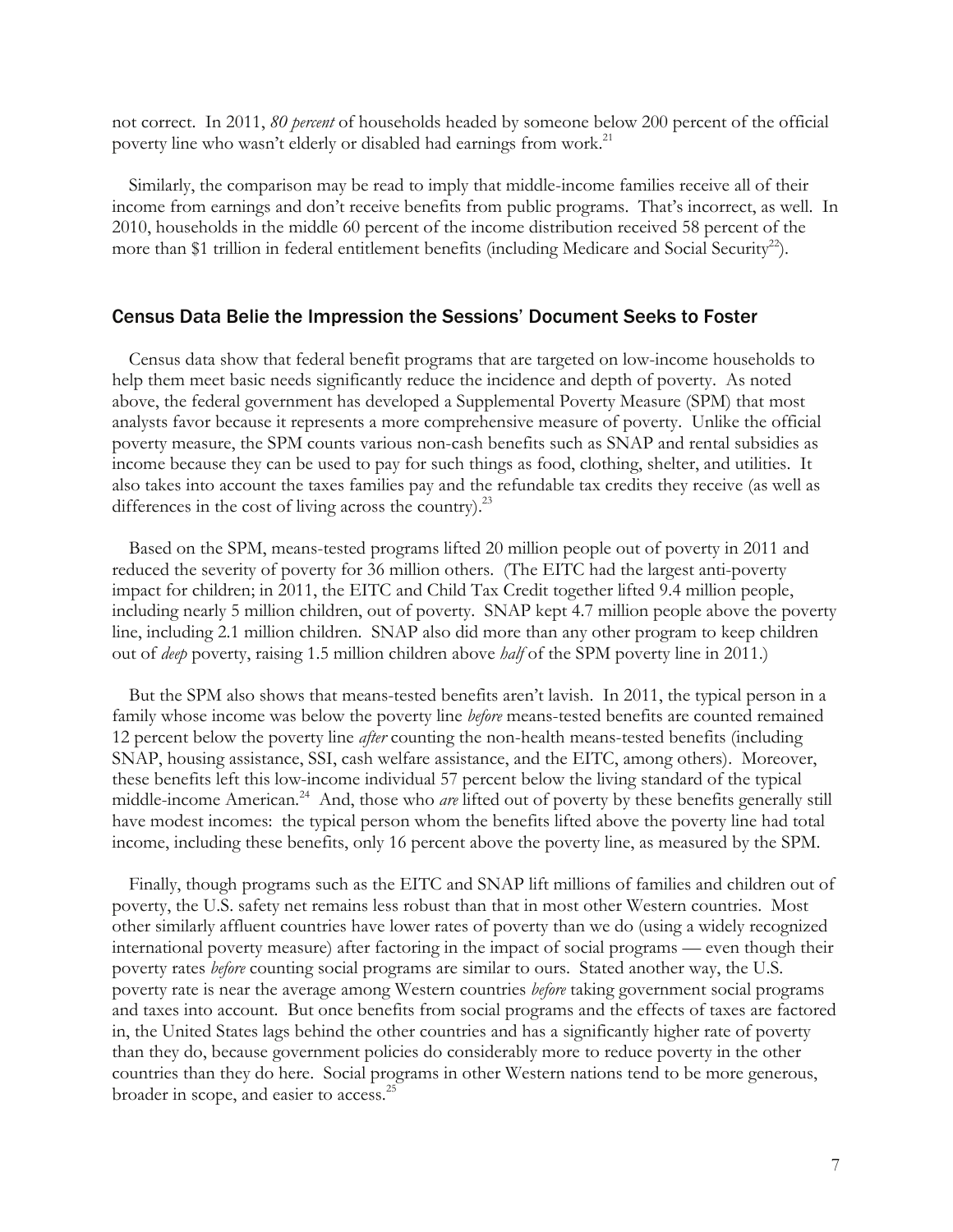<sup>3</sup> Kaiser Commission on Medicaid and the Uninsured, "Medicaid's Role in Meeting the Long-Term Care Needs of America's Seniors," January 2013, http://www.kff.org/medicaid/upload/8403.pdf.

<sup>4</sup> To account for differences in family size, "standard of living" in this analysis is defined as income as a percent of the poverty line. (This is a standard way of measuring income and adjusting for family size differences.) Using the Census Bureau's Supplemental Poverty Measure (SPM) income definition, the typical poor person had income after benefits were counted equal to 88 percent of the SPM poverty line. The median person, by contrast, lived in a family with income equal to 207 percent of the SPM poverty line.

<sup>5</sup> In accordance with the recommendations of a National Academy of Sciences panel, the SPM does not count Medicaid or other medical benefits as income; it subtracts out-of-pocket medical expenses from its measure of family resources. Families with Medicaid tend to have considerably lower out-of-pocket medical expenses than do other low-income families, who may be uninsured or face substantial cost-sharing requirements.

<sup>6</sup> Kaiser Commission on Medicaid and the Uninsured and Urban Institute estimates based on data from FY 2009 Medicaid Statistical Information System (MSIS), 2012, http://www.statehealthfacts.org/comparemaptable.jsp?typ=1&ind=200&cat=4&sub=52.

<sup>7</sup> Kaiser Commission on Medicaid and the Uninsured and Urban Institute estimates based on data from 2009 MSIS and

CMS-64 reports, 2012, http://www.statehealthfacts.org/comparemaptable.jsp?typ=4&ind=858&cat=4&sub=47.

<sup>8</sup> Center on Budget and Policy Priorities analysis of 2011 CM-64 reports.

<sup>9</sup> Medicaid's Role in Meeting the Long-Term Care Needs of America's Seniors, www.kff.org/medicaid/upload/8403.pdf.

<sup>10</sup> CBPP analysis of Congressional Research Service "Spending for Federal Benefits and Services for People with Low Income, F&2008-FY2011: An Update of Table B-1 from CRS Report R41625, Modified to Remove Programs for Veterans," October 16, 2012, http://budget.senate.gov/republican/public/index.cfm/files/serve/?File\_id=0f87b42df182-4b3d-8ae2-fa8ac8a8edad.

<sup>11</sup> The federal poverty line for a family of three is currently \$19,530. Here we refer to the Department of Health and Human Services poverty guidelines for a family of three for the 48 contiguous states, which are used in setting eligibility for various means-tested programs. See "Annual Update of the HHS Poverty Guidelines," Federal Register, January 24, 2013, https://www.federalregister.gov/articles/2013/01/24/2013-01422/annual-update-of-the-hhs-povertyguidelines#t-1.

<sup>12</sup> CBPP analysis of March 2012 Current Population Survey. This analysis includes unrelated individuals as one-person families.

<sup>13</sup> Martha Heberlein *et al.,* "Getting into Gear for 2014: Findings from a 50-State Survey of Eligibility, Enrollment, Renewal, and Cost-Sharing Policies in Medicaid and CHIP, 2012-2013" Henry J. Kaiser Family Foundation, 2013.

<sup>14</sup> CBPP analysis of U.S. Census Bureau data from the Survey of Income and Program Participation. Poverty is based on annual household cash income below the traditional federal poverty threshold. For more information on the method used to measure hardship, see U.S. Department and Health and Human Services, *Measures of Material Hardship* (2004), at http://www.kff.org/medicaid/upload/8403.pdf.

<sup>15</sup> "Trends in College Pricing," College Board Advocacy & Policy Center, http://trends.collegeboard.org/sites/default/files/college-pricing-2012-full-report\_0.pdf.

<sup>16</sup> CBPP calculations of data for all consumer units in the bottom quintile of the consumption expenditure distribution "Table 1. Quintiles of income before taxes: Average annual expenditures and characteristics, Consumer Expenditure Survey, 2011," Bureau of Labor Statistics, September 2012,

ftp://ftp.bls.gov/pub/special.requests/ce/standard/2011/quintile.txt.

 <sup>1</sup> Senator Jeff Sessions, "Total Welfare Spending Equates To \$168 Per Day For Every Household In Poverty," United States Senate Committee on the Budget — Republicans December 7, 2012, http://budget.senate.gov/republican/public/index.cfm/budget-background?ID=f1f23669-79fb-4a25-bafc-6a28f82f9c75.

<sup>2</sup> Sessions.